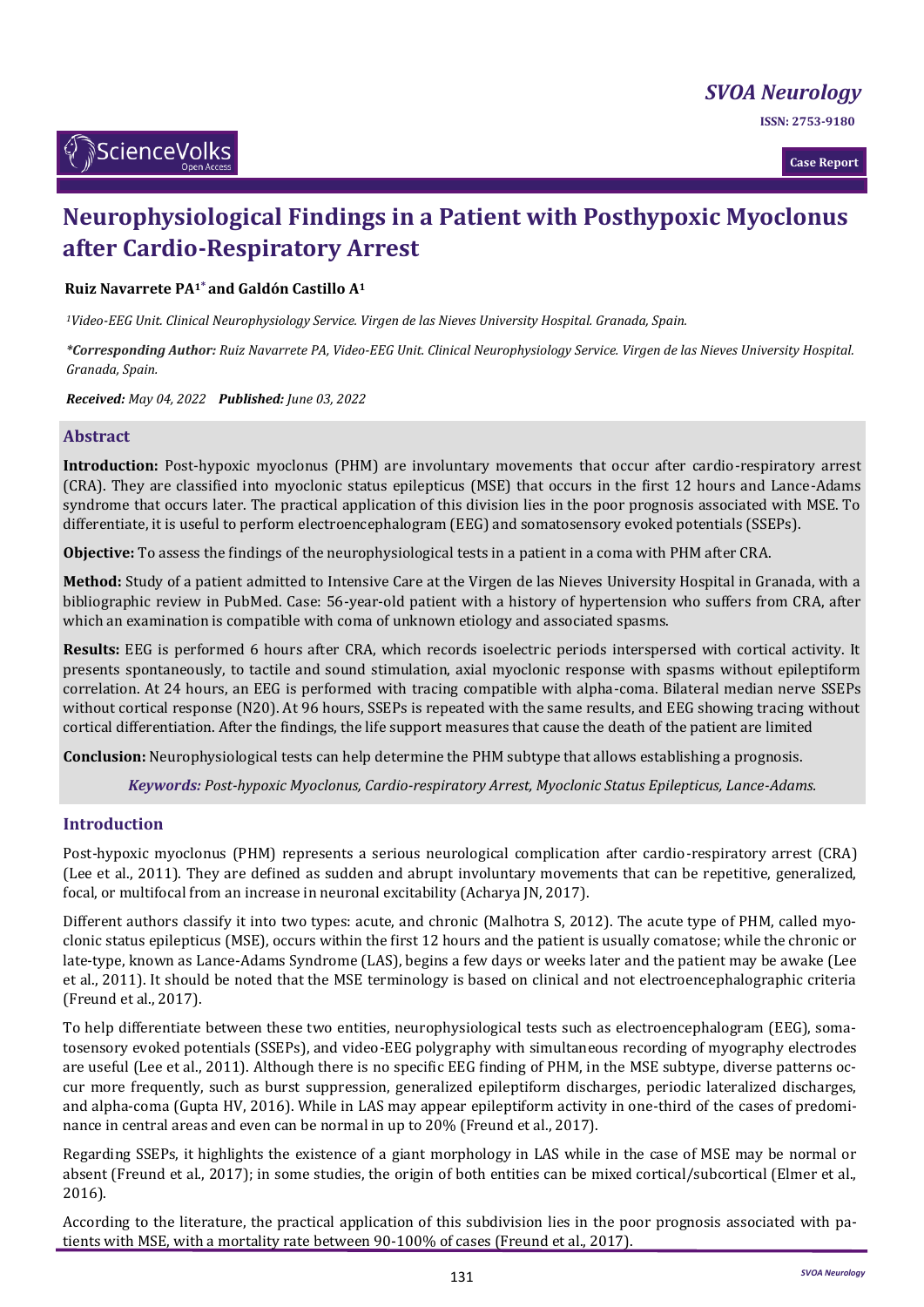## **Objective**

To assess the findings of the neurophysiological tests in a patient in a coma with PHM after CRA.

# **Method**

The patient was admitted to the Virgen de las Nieves University Hospital in Granada from 04/10/2019 to 04/15/2019 in Traumatology service and later transferred to the Intensive Care Unit (ICU). Each EEG is performed according to the International 10-20 system with subcutaneous needle electrodes and supernumerary sphenoid and zygomatic electrodes, as well as electrocardiogram, with impedance standard maintaining less than 5 Kilohms, low filter at 0.3 Hz and high filter at 70 Hz, with sensitivity at 7 uV / mm and registration at 30 mm / second. Such studies include verbal stimulation (the patient is called by his name and clapped) and nociceptive (brief stimulation typically with pressure on the nail or sternum). Duration: 20-30 minutes. SSEPs are performed with a subcutaneous needle electrode at the scalp level according to the International 10-20 system and with stickers at the peripheral level to stimulate the bilateral median nerve with standard impedances at 5 Kilohms, stimulation frequency at 3.17 Hz, two acquisitions of 1000 averages, low filter at 2000 Hz, high filter at 3 Hz, with a sensitivity of 5µV / D; whereas Brainstem auditory evoked potentials (BAEPs) are performed with headphones, with a frequency of 21.9 Hz, intensity of 107 dB, two acquisitions of 2000 averages and a sensitivity of 0.5µV / D. Both studies have a variable duration of 30 minutes. The clinical semiology of the patient is analyzed with the results of the EEG, SSEPs, and BAEPs tests. A bibliographic review was carried out in PubMed from 2011 to 2021.

#### **Case**

A 56-year-old man with a history of alcoholism, alcoholic liver disease, hypertension, mixed dyslipidemia, and chronic venous insufficiency was treated with 10 mg of Enalapril one time per day. He was admitted to Traumatology service for a fracture of the left proximal humerus due to an accidental fall 24 hours previously without presenting head trauma. During his hospital stay, he presented two hypertensive crises and nocturnal agitation controlled with antihypertensive drugs. He suffered from CRA for which basic cardiopulmonary resuscitation (CPR) was started for 5 minutes. He was transferred to the Intensive Care Unit, presenting an examination compatible with a coma of unknown etiology (an examination of brainstem reflexes shows abolition).

Cranial CT/Chest Angio-CT: Does not show images that justify its symptoms; it does not suggest thrombosis of the main branches of the pulmonary arteries or aortic dissection.

The patient presents sustained muscle spasms / myoclonus with verbal and tactile stimulation, for which studies are requested by the Neurophysiology Service (EEG, SSEPs, and BAEPs).

#### **Results**

The chronological sequence of the neurophysiological tests:

- 6 hours after CRA, EEG is performed in an intubated patient, with midazolam and fentanyl. Recording isoelectric periods interspersed with cortical activity. (Figure 1) It presents spontaneously, to tactile and sound stimulation, an axial myoclonic response with spasms without epileptiform correlation. (Figure 2)
- After 24 hours, a new EEG study is performed in which it presents a trace compatible with alpha-coma. (Figure 3). SSEPs of the bilateral median nerve in which low amplitude cervical and peripheral activity is recorded (absence of giant potentials) without cortical response (N20) in both hemispheres. (Figure 4). Brainstem auditory evoked potentials (BAEPs) do not present pathological alterations. (Figure 5)
- At 96 hours, the EEG study is repeated, showing very hypovolted baseline tracing without non-reactive cortical differentiation to stimuli. (Figure 6) In the result of the new SSEPs, the absence of cortical response is maintained. (Figure 7)
- After the findings of neurophysiological and clinical tests, the life support measures that cause the death of the patient are limited.

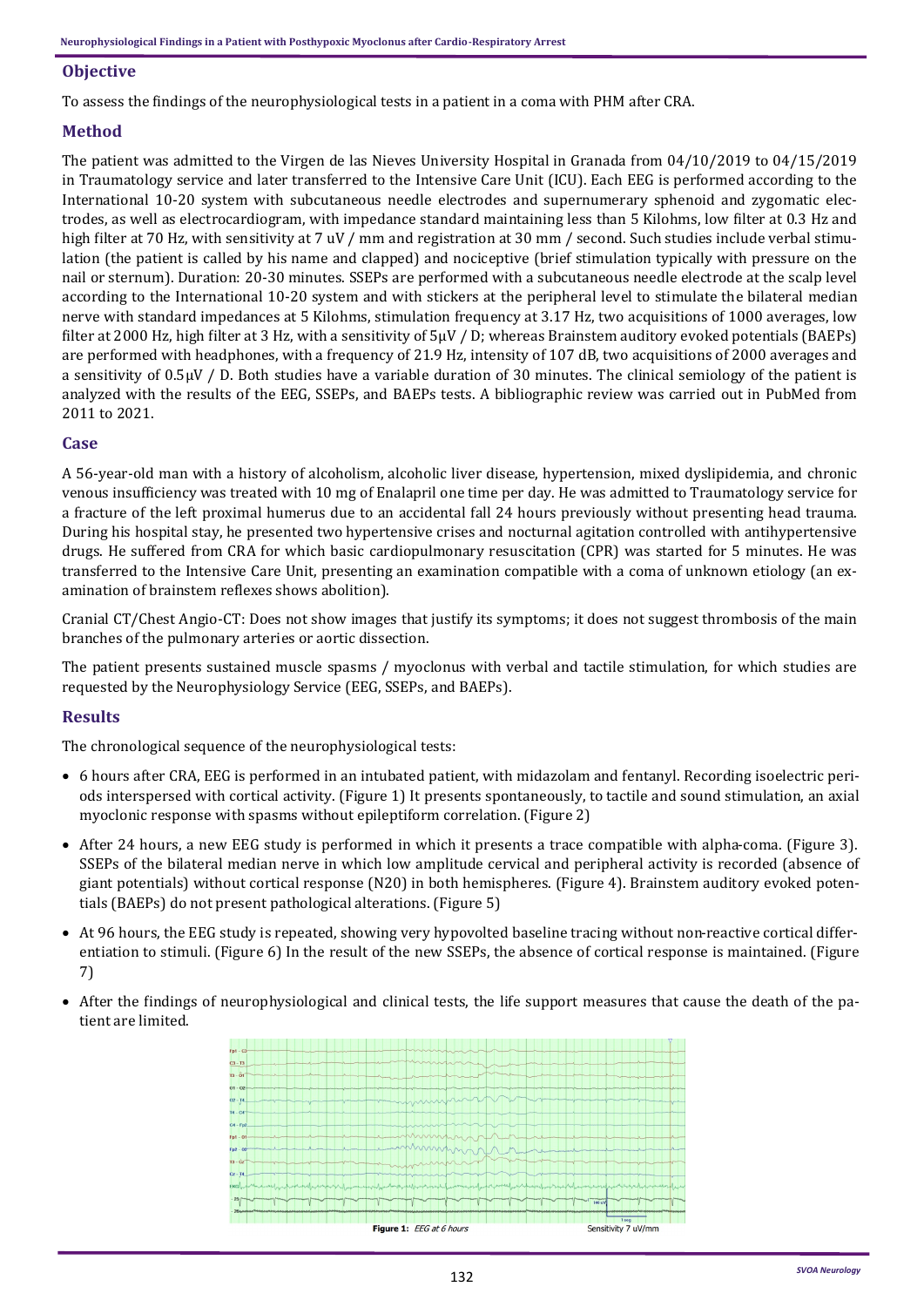

PESS MEDIANO Izquierda (Muñeca)

PESS MEDIANO Derecha (Muñeca)



|                                    | 111611VR111241 122124 |                       |                 |                |                |                |
|------------------------------------|-----------------------|-----------------------|-----------------|----------------|----------------|----------------|
|                                    |                       |                       |                 | Lat            |                |                |
|                                    |                       |                       |                 | Left           | Right          | Side Diff      |
|                                    |                       |                       |                 | ms             | ms             | ms             |
|                                    | Media                 | $C4'$ -Fz / $C3'$ -Fz | <b>N20</b>      | $\overline{a}$ | $\blacksquare$ | $\overline{a}$ |
|                                    |                       | $C7-Fz$               | N <sub>13</sub> | 15.7           | 16.1           | 0.40           |
|                                    |                       | Erb's-Fz              | N <sub>9</sub>  | 11.2           | 11.8           | 0.60           |
| <b>Figure 4: SSEPs at 24 hours</b> |                       |                       |                 |                |                |                |

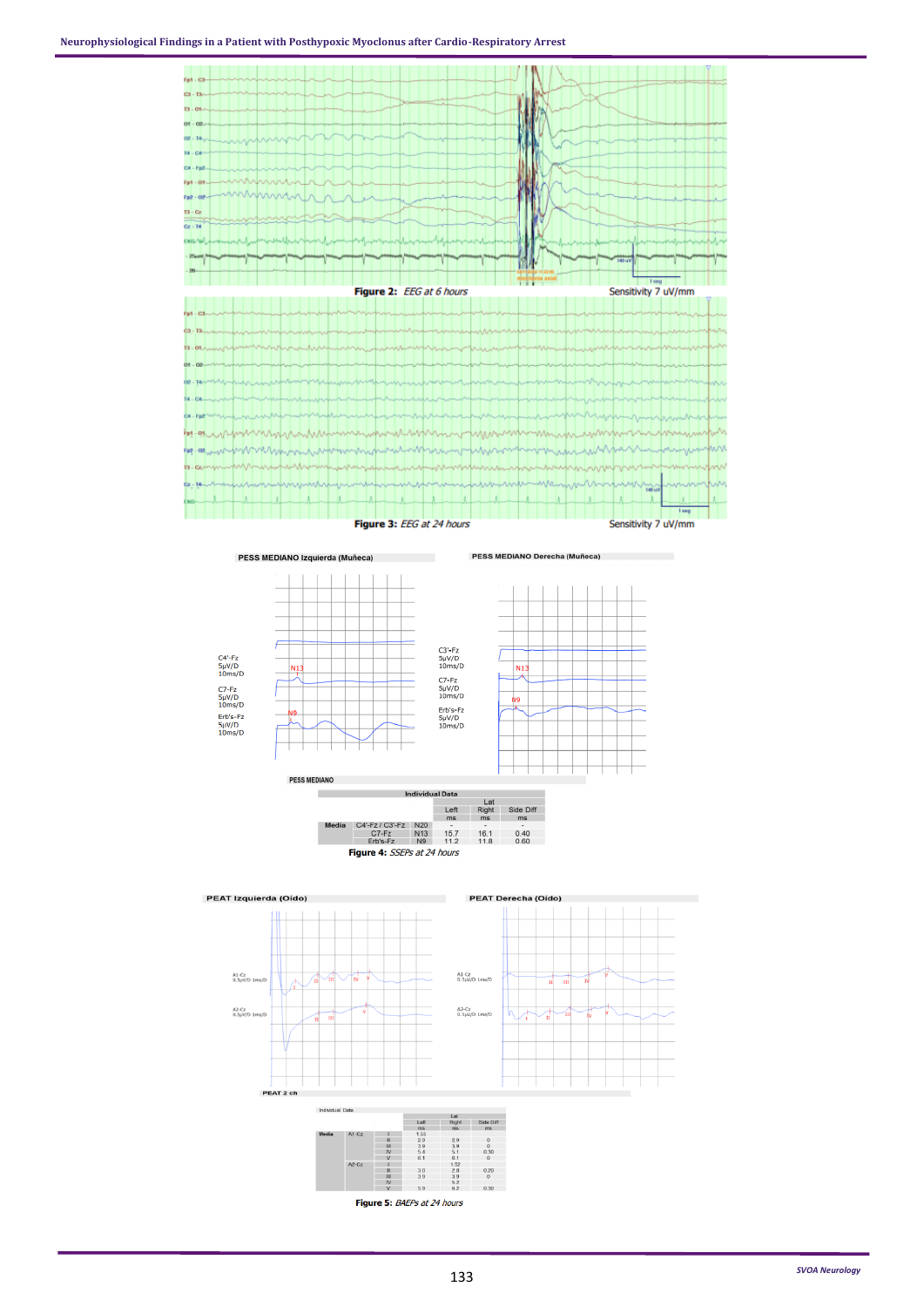

### **Discussion**

There are clinical differences between the types of PHM. MSE presents a comatose state of consciousness, it occurs in the first 12-24 hours (Marcellino C, et al., 2020), it can be multifocal/generalized, it is produced by ischemic brain damage with neuronal necrosis, it lasts 30 minutes, the myoclonus is usually spontaneous and has an extremely poor prognosis. On the other hand, LAS tends to have a conscious state, it starts later, it becomes chronic, myoclonus is usually due to intentional movements, it is caused by hypoxic brain damage, it lasts from minutes to hours, and it has a good prognosis. (Freund et al, 2017)

LAS occurs in patients after a state of hypoxia, mainly due to acute asthma attacks. (Bauer G et al., 2013) The most common etiologies of hypoxia are respiratory arrest, anesthetic, surgical accidents, heart disease, and drug overdose. (Malhotra S., et al., 2012) About the case, the patient had no personal respiratory pathological history, and the CRA was not related to asthma; in addition, he presented loss of consciousness within a few hours, which is why it can be classified as MSE.

In addition to the time of evolution, PHM can be classified by their semiological distribution into generalized or multifocal/focal subtypes:

• Generalized PHM usually appears on the first day after hypoxic damage; it can involve the axial and proximal muscles of the extremities. (Gupta HV, et al., 2016) Otherwise, multifocal/focal myoclonus can take up to three days to appear they are more asymmetric and have a better prognosis. (Freund et al, 2017)

It can also be classified according to their origin into cortical and subcortical myoclonus:

• Myoclonus can be cortical, with distal and asynchronous spasms, or subcortical with proximal and synchronous jerks. The myoclonic type of cortical origin has a better prognosis. (Mikhaeil-Demo et al., 2017)

MSE presents generalized myoclonus in a coma, it is believed to have a subcortical origin, it can occur spontaneously or be sensitively stimulated, while in LAS myoclonus is usually multifocal with a cortical origin. (Gupta HV, et al., 2016) Some patients may have a pattern of mixed origin because the hypoxic lesion is found in multiple structures. (Acharya JN, 2017) Those patients with generalized PHM involving axial structures that appear bilateral and synchronized may have a more severe prognosis than those without these features. (Freund et al, 2016) The patient presented axial, symmetric, and bilateral myoclonus with a generalized distribution, which occurred spontaneously, by sensory and verbal stimulation, that's why it could have a subcortical origin.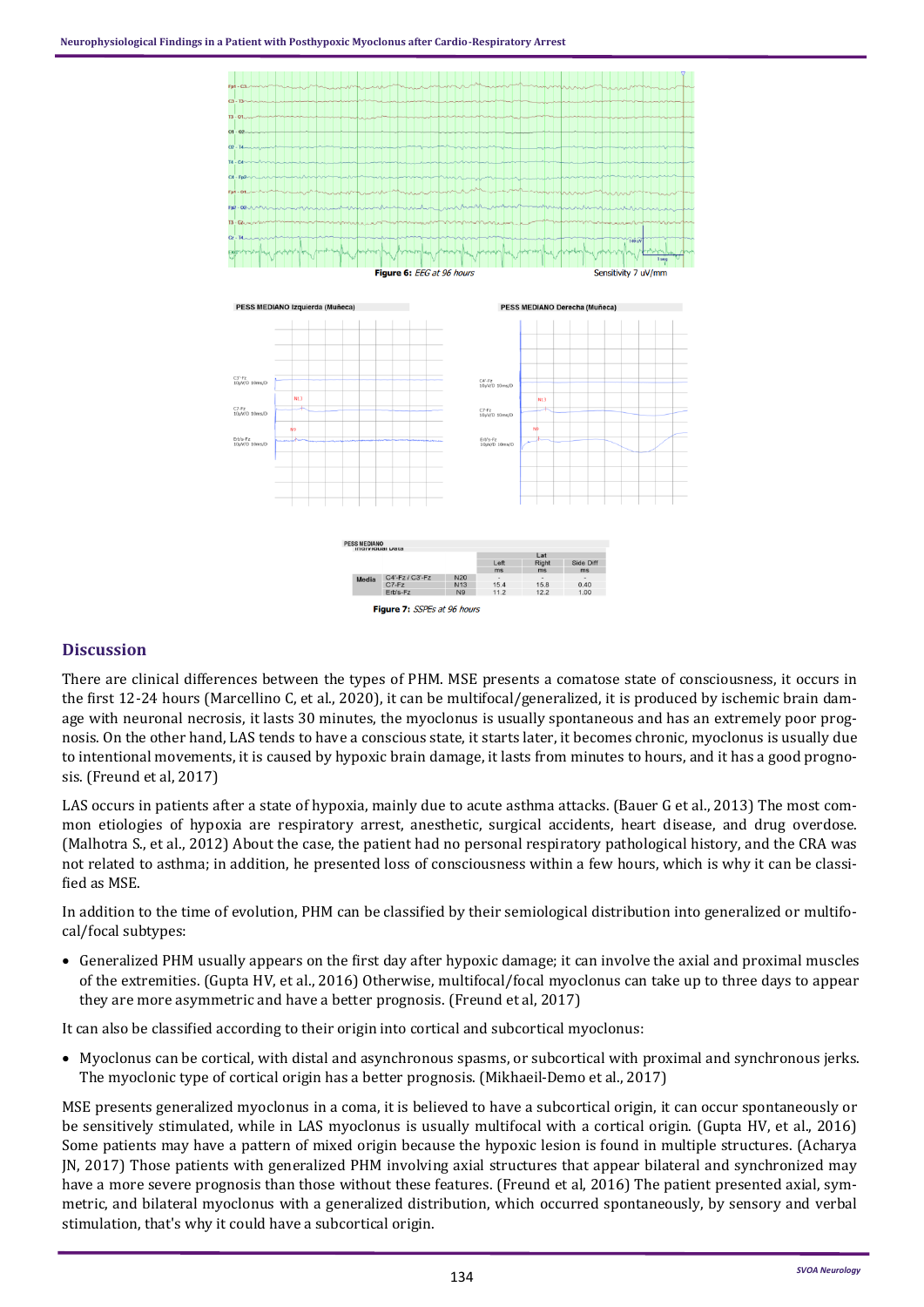Clinical indicators allow to differentiate between MSE and LAS. They can also help to differentiate between the MSE subtypes. Those indicators are clinical characteristics of myoclonus, neurological examination (presence of a coma), and response to treatment. (Freund et al., 2017) There are no standard treatment guidelines for MSE or LAS; the response to treatment is based on anecdotal evidence focused on the cortical or subcortical origin. (Acharya JN, 2017)

Although clinical classification is useful, it can contribute to erroneous prognoses that lead to premature withdrawal of medical attention or prolong unnecessary medical treatment. (Acharya JN, 2017)

MSE with the worse prognosis is related to EEG patterns that suggest severe neurological injury: Isoelectric activity, burst suppression, status epilepticus, and alpha-coma. (Freund et al., 2016). The patient had burst suppression at 6 hours and an alpha-coma at 24 hours, which indicates a poor prognosis.

This suggests that neurophysiological tests are more helpful to the prognosis than the clinical presence of PHM. (Freund et al., 2016) In addition, they help to define whether the myoclonus has a cortical or subcortical origin, defining the subtypes of PHM and the prognosis. (Freund et al., 2017)

The absence of N20 (cortical response) in SSEPs accurately predicts a death or survival outcome with a non-conscious state (Bauer G et al., 2013), as presented by the patient at 24 hours and 96 hours.

Cortical myoclonus is represented by giant SSEPs, a correlation between epileptiform discharges on EEG and clinical myoclonus using EEG-EMG polygraphs. On the other hand, subcortical myoclonus can be differentiated from cortical myoclonus by the absence of giant potentials. (Freund et al., 2017) The EEG shows an inconsistent relationship between myoclonus and epileptiform activity. The patient's SSEPs showed an absence of giant potentials.

Imaging studies such as computed tomography scans or magnetic resonance imaging do not allow the diagnosis of LAS or MSE (Ha Lim Lee 2011). MSE predicts death or a permanent vegetative state in more than 90% of survivors. (Wijdicks et al., 2006) However; MSE can be confused with LAS in patients with persistent coma who receive sedation. (Lance J, 2011) Therefore, neurophysiological findings provide greater certainty to the prognosis.

The patient clinically presented PHM compatible with MSE, due to the time of evolution and the state of consciousness. The semiology of the PHM corresponded to the subtype with the most serious prognosis, generalized. The EEGs performed serially on the patient for 96 hours, during which he remained in the ICU, showed malignant patterns, which, when associated with the myoclonus and the findings obtained in the SSEPs worsened his prognosis. All these exposed factors contributed to the fatal outcome of the patient.

# **Conclusion**

Neurophysiological tests can help determine the PHM subtype that allows for establishing a prognosis.

#### **Conflict of Interest Statement**

None of the authors have potential conflicts of interest to be disclosed.

#### **Author contribution statements**

Galdón Castillo conceived of the presented idea. Ruiz Navarrete acquired the data, reviewed the literature, and analyzed the results. All authors contributed to the final manuscript.

#### **Acknowledgement**

This research did not receive any specific grant from funding agencies in the public, commercial, or not-for-profit sectors.

#### **References**

- [Aicua Rapun I, Novy J, Solari D, Oddo M, Rossetti AO. Early Lance](https://pubmed.ncbi.nlm.nih.gov/28342959/#:~:text=First%20signs%20of%20awareness%20occurred,good%20outcome%20at%203%20months.)-Adams syndrome after cardiac arrest: Prevalence, [time to return to awareness, and outcome in a large cohort. Resuscitation. 2017 Jun; 115:169](https://pubmed.ncbi.nlm.nih.gov/28342959/#:~:text=First%20signs%20of%20awareness%20occurred,good%20outcome%20at%203%20months.)-172. Epub 2017 Mar 22
- 2. Acharya JN. Post-[hypoxic myoclonus: The good, the bad and the ugly. Clin Neurophysiol Pract. 2017; 2:105](https://www.ncbi.nlm.nih.gov/pmc/articles/PMC6123932/)-106. Epub [2017 May 5](https://www.ncbi.nlm.nih.gov/pmc/articles/PMC6123932/)
- 3. [Bauer G, Trinka E, Kaplan PW. EEG patterns in hypoxic encephalopathies \(post](https://pubmed.ncbi.nlm.nih.gov/24084181/)-cardiac arrest syndrome): fluctua[tions, transitions, and reactions. J Clin Neurophysiol. 2013;30\(5\):477](https://pubmed.ncbi.nlm.nih.gov/24084181/)-489. doi:10.1097/WNP.0b013e3182a73e47
- [Elmer, J., Rittenberger, J. C., Faro, J., Molyneaux, B. J., Popescu, A., Callaway, C. W. Pittsburgh Post](https://pubmed.ncbi.nlm.nih.gov/27351833/)-Cardiac Arrest Ser[vice \(2016\). Clinically distinct electroencephalographic phenotypes of early myoclonus after cardiac arrest. Annals of](https://pubmed.ncbi.nlm.nih.gov/27351833/)  neurology, 80(2), 175–184. [doi:10.1002/ana.24697](https://pubmed.ncbi.nlm.nih.gov/27351833/)
- [Freund, B., & Kaplan, P. W. \(2017\). Myoclonus After Cardiac Arrest: Where Do We Go From Here?. Epilepsy currents,](https://pubmed.ncbi.nlm.nih.gov/29225535/)  17(5), 265–272. [doi:10.5698/1535](https://pubmed.ncbi.nlm.nih.gov/29225535/)-7597.17.5.265